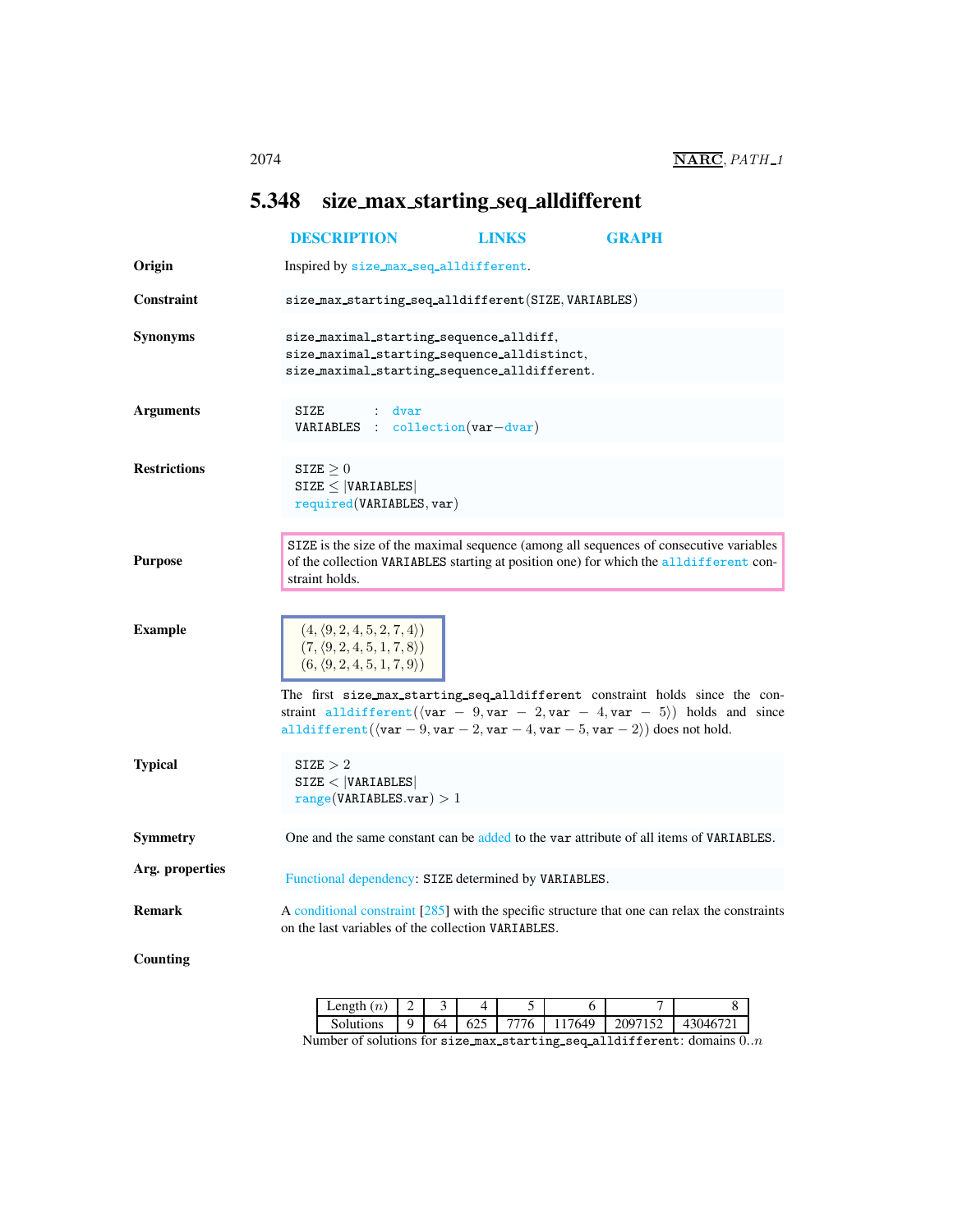

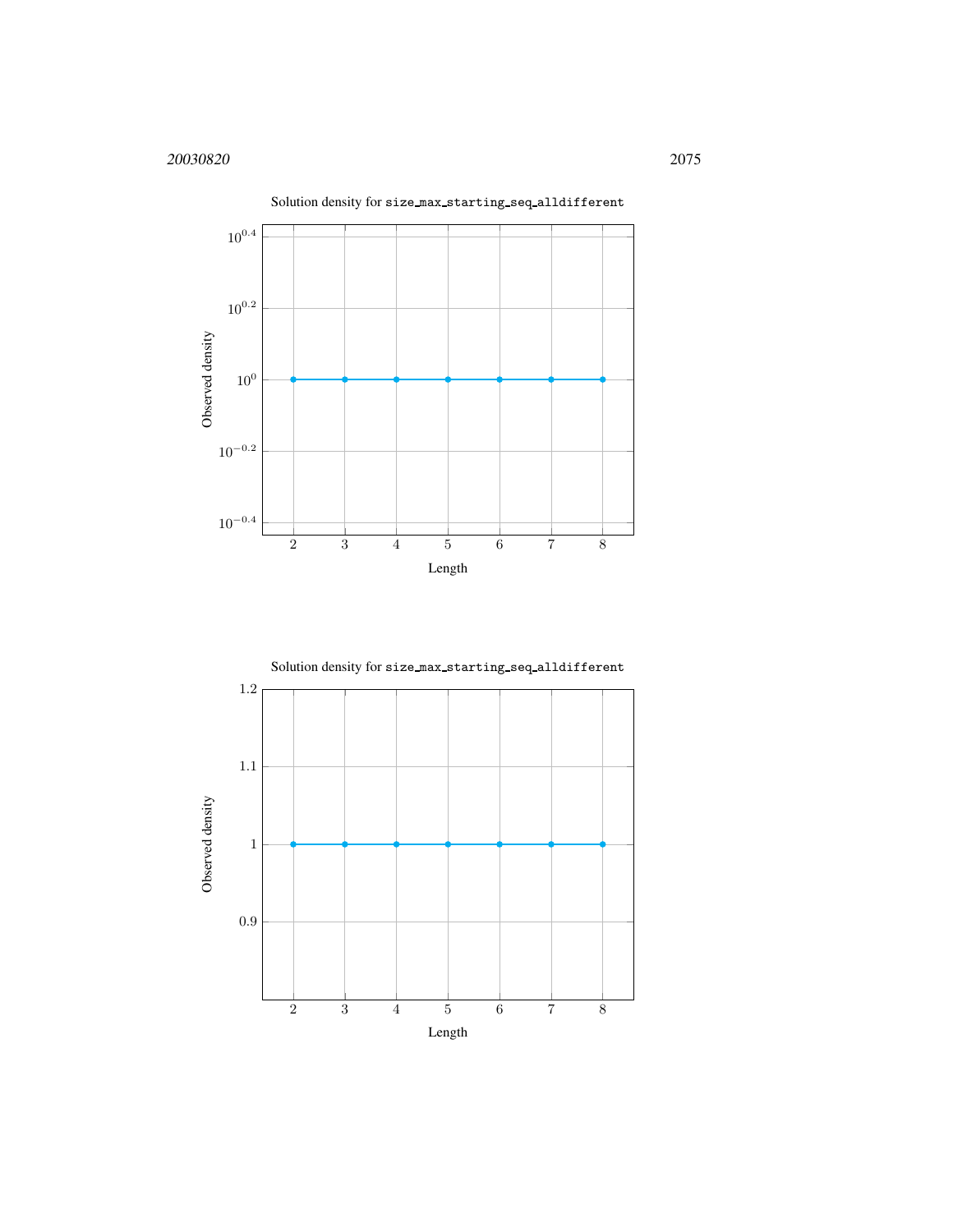## 2076 **NARC**, *PATH*<sub>1</sub>

| Length $(n)$ |   | $\overline{2}$ | 3                        | $\overline{4}$ | 5    | 6      | ┑       | 8        |
|--------------|---|----------------|--------------------------|----------------|------|--------|---------|----------|
| Total        |   | 9              | 64                       | 625            | 7776 | 117649 | 2097152 | 43046721 |
|              |   | 3              | 16                       | 125            | 1296 | 16807  | 262144  | 4782969  |
|              |   | 6              | 24                       | 200            | 2160 | 28812  | 458752  | 8503056  |
|              |   |                | 24                       | 180            | 2160 | 30870  | 516096  | 9920232  |
| Parameter    | 4 |                | $\overline{\phantom{a}}$ | 120            | 1440 | 23520  | 430080  | 8817984  |
| value        |   | -              | $\overline{\phantom{0}}$ |                | 720  | 12600  | 268800  | 6123600  |
|              | 6 |                | $\overline{\phantom{0}}$ |                |      | 5040   | 120960  | 3265920  |
|              |   |                | $\overline{\phantom{0}}$ |                | -    |        | 40320   | 1270080  |
|              | 8 |                | $\overline{\phantom{0}}$ |                | -    | -      |         | 362880   |

Solution count for size max starting seq alldifferent: domains  $0..n$ 

Solution density for size max starting seq alldifferent

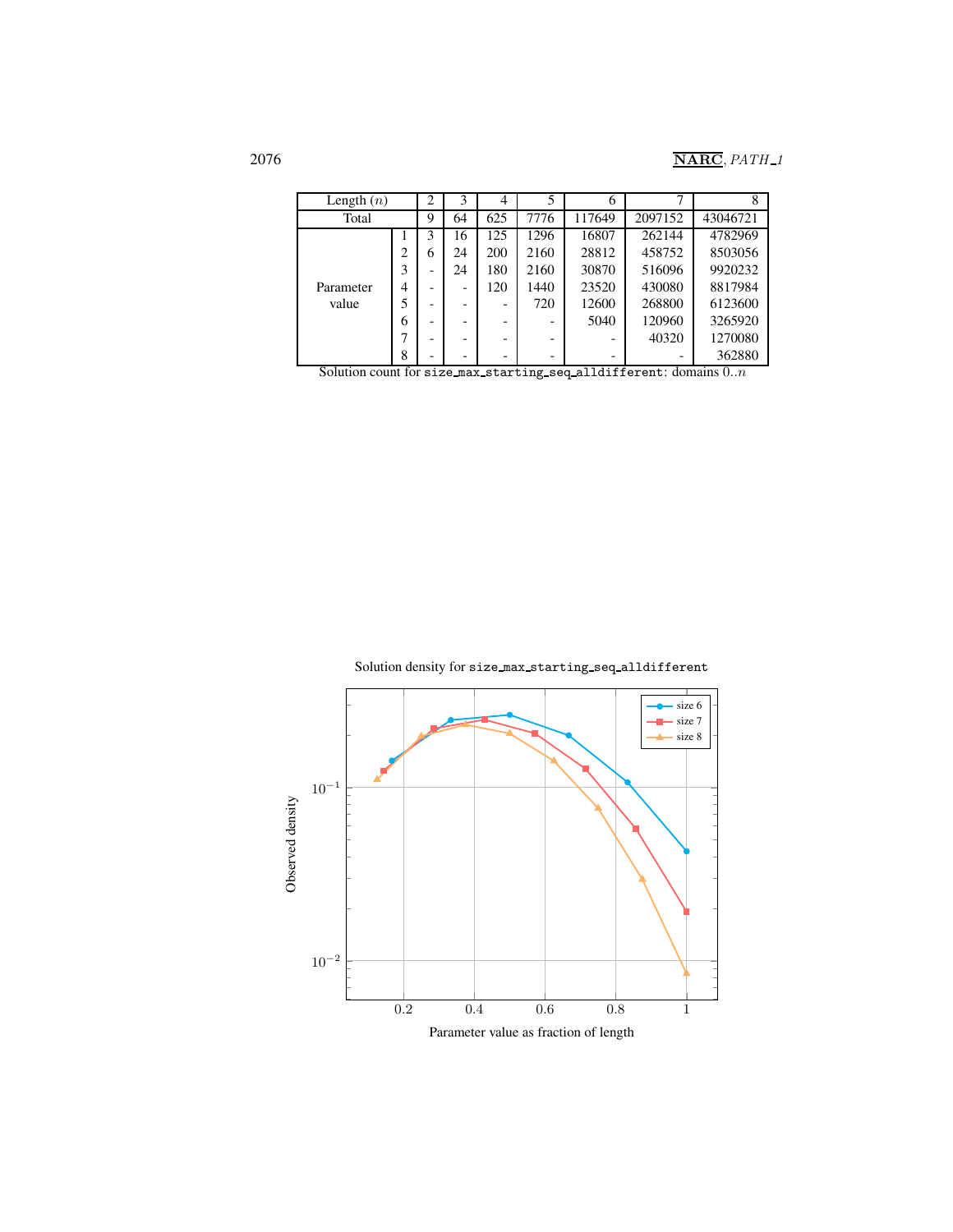

<span id="page-3-0"></span>![](_page_3_Figure_2.jpeg)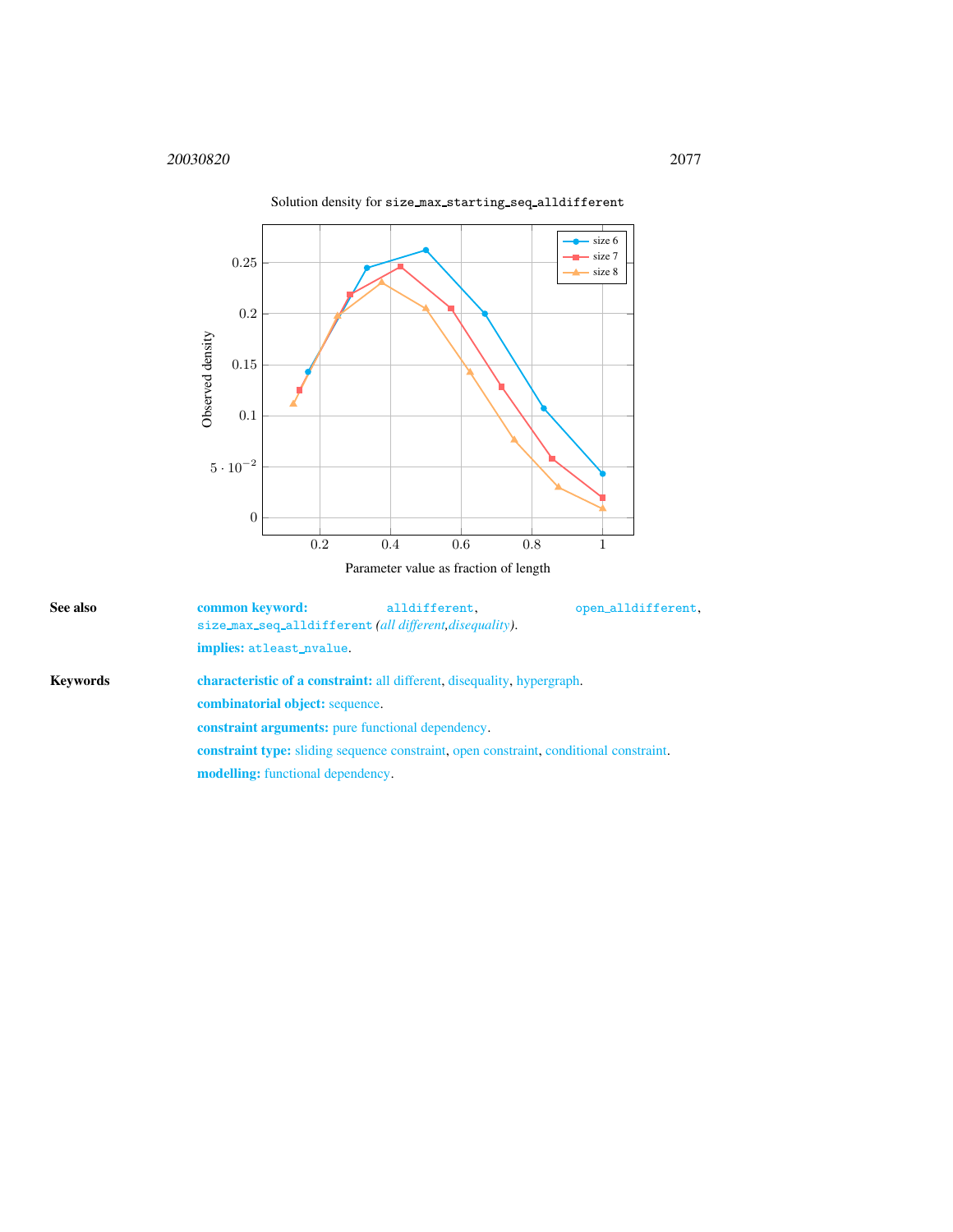## <span id="page-4-0"></span>2078 **NARC**, *PATH*<sub>1</sub>

| Arc input(s)         | VARIABLES                   |  |  |  |  |  |  |  |
|----------------------|-----------------------------|--|--|--|--|--|--|--|
| Arc generator        | $PATH_1 \mapsto$ collection |  |  |  |  |  |  |  |
| Arc arity            | $\ast$                      |  |  |  |  |  |  |  |
| Arc constraint $(s)$ | alldifferent(collection)    |  |  |  |  |  |  |  |
| Graph property(ies)  | $NARC = SIZE$               |  |  |  |  |  |  |  |
|                      |                             |  |  |  |  |  |  |  |

Graph model Note that this is an example where the arc constraints do not have the same arity. However they correspond to the same constraint.

> Parts (A) and (B) of Figure [5.682](#page-4-1) respectively show the initial and final graph associated with the first example of the Example slot.

![](_page_4_Figure_4.jpeg)

<span id="page-4-1"></span>Figure 5.682: (A) Initial and (B) final graph of the Figure 5.682: (A) Initial and (B) final graph of the size\_max\_starting\_seq\_alldifferent(4, $(9, 2, 4, 5, 2, 7, 4)$ ) constraint of the first example of the Example slot where each ellipse represents an hyperedge corresponding to an alldifferent constraint (e.g., the fourth ellipse represents the constraint alldifferent $(9, 2, 4, 5)$